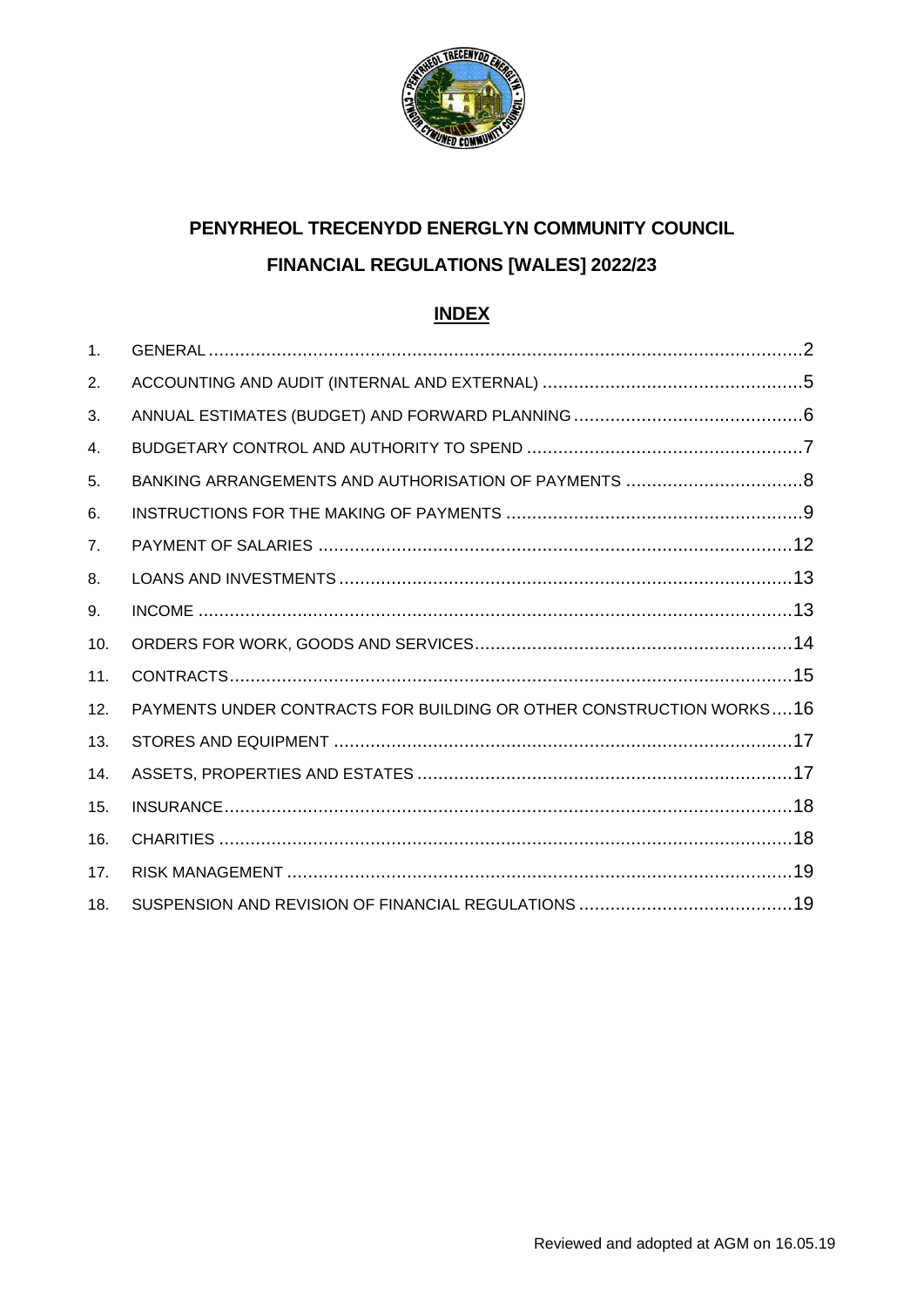#### <span id="page-1-0"></span>**1. GENERAL**

- 1.1. These financial regulations govern the conduct of financial management by the Council and may only be amended or varied by resolution of the Council. Financial regulations are one of the Council's three governing policy documents providing procedural guidance for members and officers. Financial regulations must be observed in conjunction with the Council's standing orders and any individual financial regulations relating to contracts.
- 1.2. The Council is responsible in law for ensuring that its financial management is adequate and effective and that the Council has a sound system of internal control which facilitates the effective exercise of the Council's functions, including arrangements for the management of risk.
- 1.3. The Council's accounting control systems must include measures:
	- for the timely production of accounts;
	- that provide for the safe and efficient safeguarding of public money:
	- to prevent and detect inaccuracy and fraud; and
	- identifying the duties of officers.
- 1.4. These financial regulations demonstrate how the Council meets these responsibilities and requirements.
- 1.5. At least once a year, prior to approving the Annual Governance Statement, the Council must review the effectiveness of its system of internal control which shall be in accordance with proper practices.
- 1.6. Deliberate or wilful breach of these Regulations by an employee may give rise to disciplinary proceedings.
- 1.7. Members of Council are expected to follow the instructions within these Regulations and not to entice employees to breach them. Failure to follow instructions within these Regulations brings the office of Councillor into disrepute and may represent a breach in the Councillor's Code of Conduct
- 1.8. The Responsible Financial Officer (RFO) holds a statutory office to be appointed by the Council. The Clerk has been appointed as RFO for this Council and these regulations will apply accordingly.
- 1.9. The RFO;
	- acts under the policy direction of the Council;
	- administers the Council's financial affairs in accordance with all Acts, Regulations and proper practices;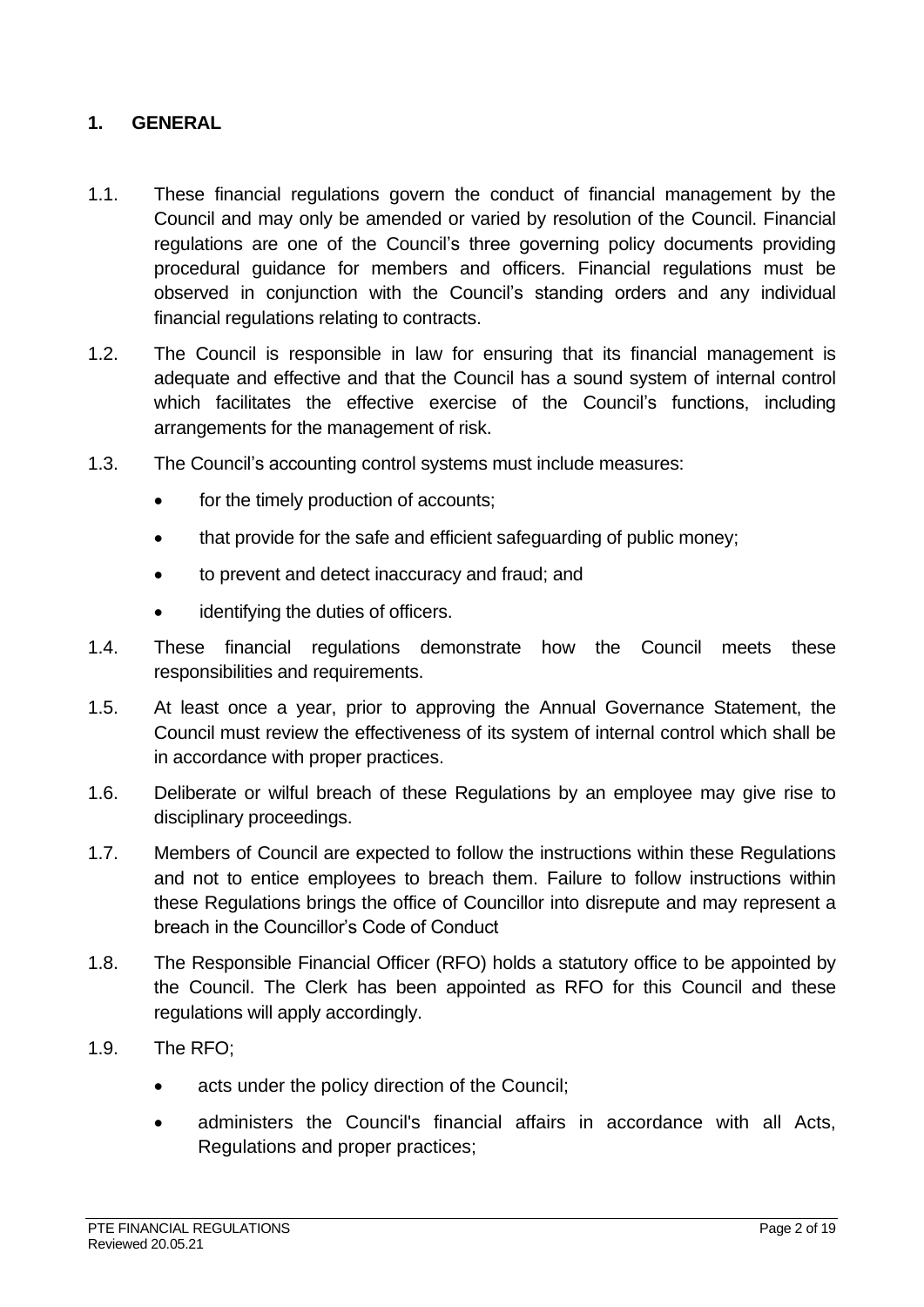- determines on behalf of the Council its accounting records and accounting control systems;
- ensures the accounting control systems are observed;
- maintains the accounting records of the Council up to date in accordance with proper practices;
- assists the Council to secure economy, efficiency and effectiveness in the use of its resources; and
- produces financial management information as required by the Council.
- 1.10. The accounting records determined by the RFO shall be sufficient to show and explain the Council's transactions and to enable the RFO to ensure that any income and expenditure account and statement of balances, or record of receipts and payments comply with the Accounts and Audit (Wales) Regulations and to prepare additional or management information, as the case may be, to be prepared for the Council from time to time.
- 1.11. The accounting records determined by the RFO shall in particular contain:
	- entries from day to day of all sums of money received and expended by the Council and the matters to which the income and expenditure or receipts and payments account relate;
	- a record of the assets and liabilities of the Council; and
	- wherever relevant, a record of the Council's income and expenditure in relation to claims made, or to be made, for any contribution, grant or subsidy.
- 1.12. The accounting control systems determined by the RFO shall include:
	- procedures to ensure that the financial transactions of the Council are recorded as soon as reasonably practicable and as accurately and reasonably as possible;
	- procedures to enable the prevention and detection of inaccuracies and fraud and the ability to reconstruct any lost records;
	- identification of the duties of officers dealing with financial transactions and division of responsibilities of those officers in relation to significant transactions;
	- procedures to ensure that uncollectable amounts, including any bad debts are not submitted to the Council for approval to be written off except with the approval of the RFO and that the approvals are shown in the accounting records; and
	- measures to ensure that risk is properly managed.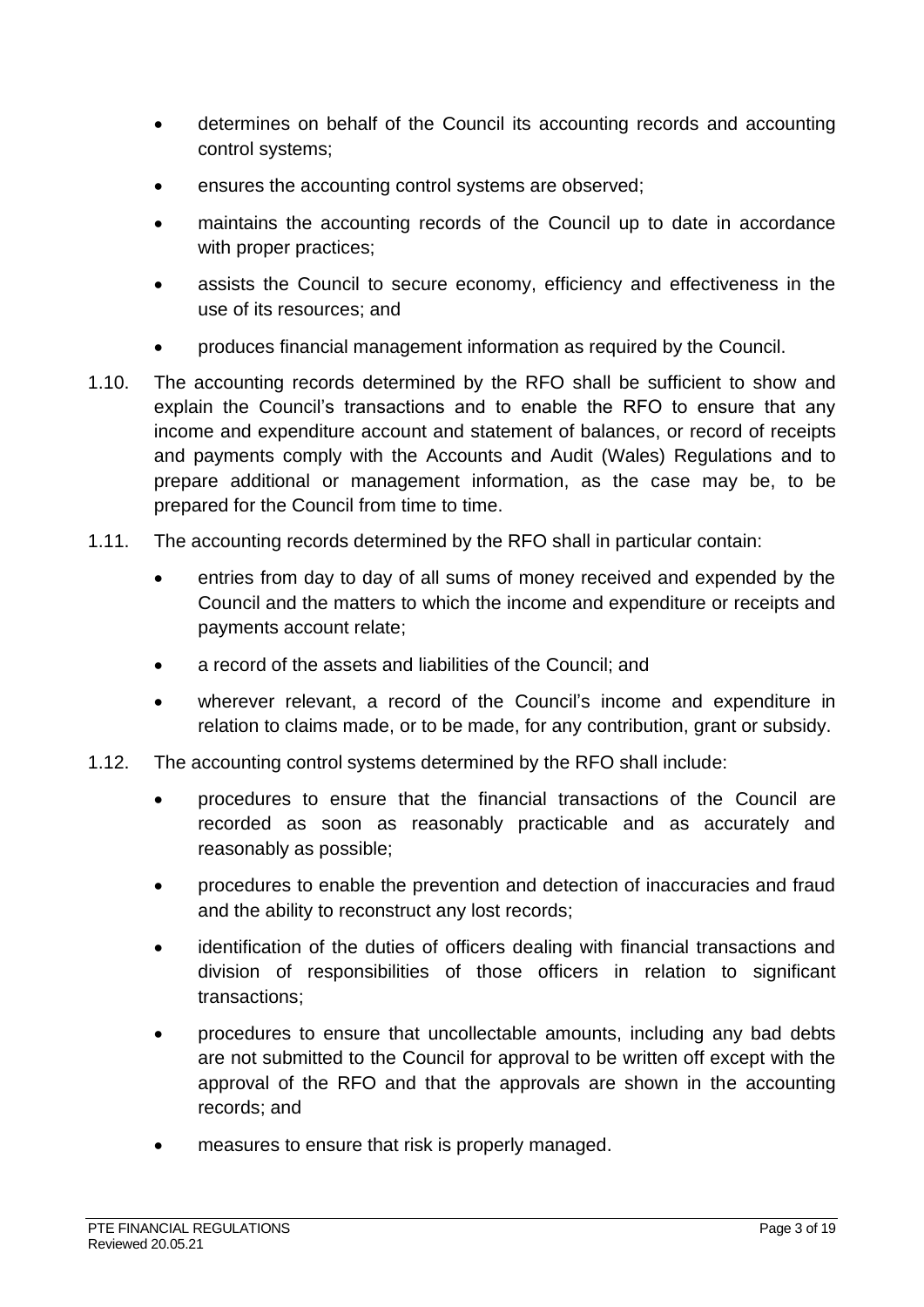- 1.13. The Council is not empowered by these Regulations or otherwise to delegate certain specified decisions. In particular any decision regarding:
	- setting the final budget or the precept (Council Tax Requirement);
	- approving accounting statements;
	- approving an annual governance statement;
	- borrowing;
	- writing off bad debts;
	- addressing recommendations in any report from the internal or external auditors,

shall be a matter for the full Council only.

- 1.14. In addition, the Council must:
	- determine and keep under regular review the bank mandate for all Council bank accounts;
	- approve any grant or a single commitment in excess of £500; and
	- in respect of the annual salary for any employee have regard to recommendations about annual salaries of employees made by the relevant committee in accordance with its terms of reference.
- 1.15. In these financial regulations, references to the Accounts and Audit (Wales) Regulations or 'the regulations' shall mean the regulations issued under the provisions of section 39 of the Public Audit (Wales) Act 2004, or any superseding legislation, and then in force unless otherwise specified.

In these financial regulations the term 'proper practice' or 'proper practices' shall refer to guidance issued in *Governance and Accountability for Local Councils in Wales - A Practitioners' Guide* issued by the Joint Practitioners Advisory Group (JPAG), available from the websites of One Voice Wales (OVW) and SLCC as appropriate.

- 1.16 All new Community Councillors to receive a Councillor pack, to include a copy of the Financial Regulations, Code of Conduct, Standing Orders and Risk Management Report. These will need to be signed and dated by the Councillor.
- <span id="page-3-0"></span>1.17 Review/approval date to be inserted by Clerk on all financial documents.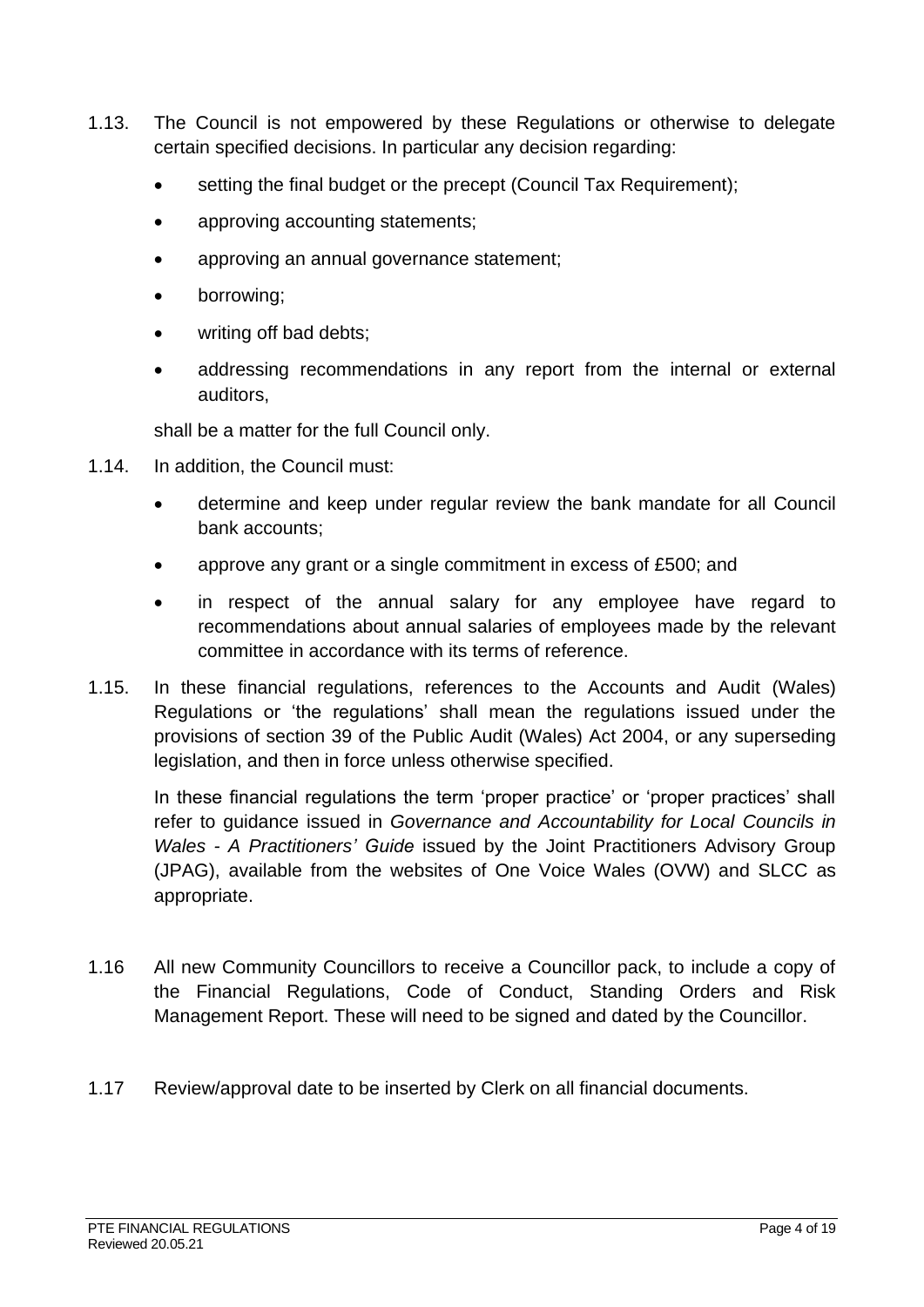## **2. ACCOUNTING AND AUDIT (INTERNAL AND EXTERNAL)**

- 2.1. All accounting procedures and financial records of the Council shall be determined by the RFO in accordance with the Accounts and Audit (Wales) Regulations, appropriate guidance and proper practices.
- 2.2. On a regular basis, at least once in each quarter, and at each financial year end, a member other than the Chairman [or a cheque signatory] shall be appointed to verify bank reconciliations (for all accounts) produced by the RFO. The member shall sign the reconciliations and the original bank statements (or similar document) as evidence of verification. This activity shall on conclusion be reported, including any exceptions, to and noted by the Council.
- 2.3. The RFO shall complete the annual statement of accounts, annual report, and any related documents of the Council contained in the Annual Return (as specified in proper practices) as soon as practicable after the end of the financial year and having certified the accounts shall submit them and report thereon to the Council within the timescales set by the Accounts and Audit (Wales) Regulations.
- 2.4. The Council shall ensure that there is an adequate and effective system of internal audit of its accounting records, and of its system of internal control in accordance with proper practices. Any officer or member of the Council shall make available such documents and records as appear to the Council to be necessary for the purpose of the audit and shall, as directed by the Council, supply the RFO, internal auditor, or external auditor with such information and explanation as the Council considers necessary for that purpose.
- 2.5. The internal auditor shall be appointed by and shall carry out the work in relation to internal controls required by the Council in accordance with proper practices.
- 2.6. The internal auditor shall:
	- be competent and independent of the financial operations of the Council;
	- report to Council in writing, or in person, on a regular basis with a minimum of one annual written report during each financial year;
	- to demonstrate competence, objectivity and independence, be free from any actual or perceived conflicts of interest, including those arising from family relationships; and
	- have no involvement in the financial decision making, management or control of the Council.
- 2.7. Internal or external auditors may not under any circumstances:
	- perform any operational duties for the Council;
	- initiate or approve accounting transactions; or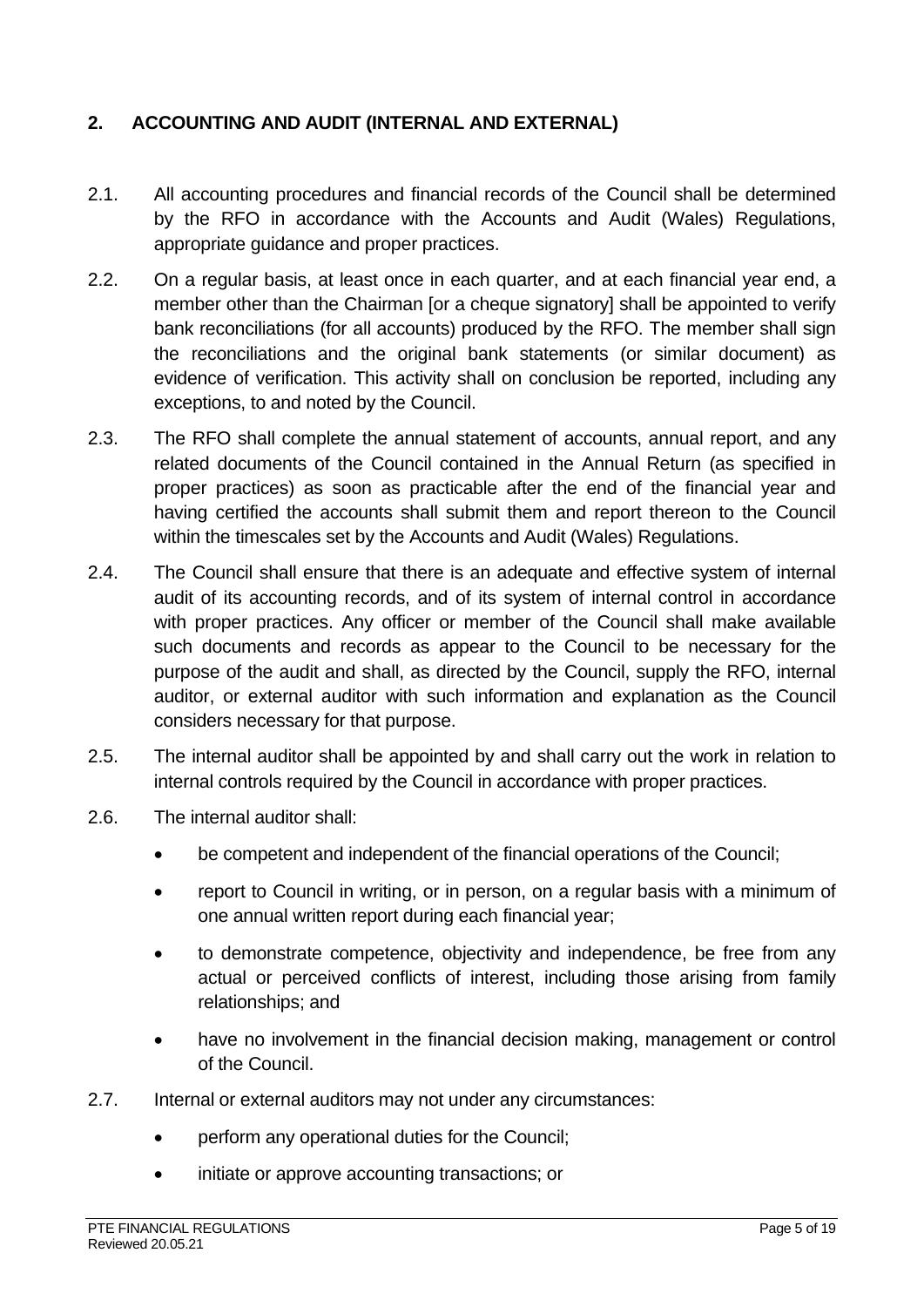- direct the activities of any Council employee, except to the extent that such employees have been appropriately assigned to assist the internal auditor.
- 2.8. For the avoidance of doubt, in relation to internal audit the terms 'independent' and 'independence' shall have the same meaning as is described in proper practices.
- 2.9. The RFO shall make arrangements for the exercise of electors' rights in relation to the accounts including the opportunity to inspect the accounts, books, and vouchers and display or publish any notices and statements of account required by Public Audit (Wales) Act 2004, or any superseding legislation, and the Accounts and Audit (Wales) Regulations.
- 2.10. The RFO shall, without undue delay, bring to the attention of all Councillors any correspondence or report from internal or external auditors.

#### <span id="page-5-0"></span>**3. ANNUAL ESTIMATES (BUDGET) AND FORWARD PLANNING**

- 3.1. The RFO must each year, by no later than January, prepare detailed estimates of all receipts and payments including the use of reserves and all sources of funding for the following financial year in the form of a budget to be considered by the Finance Committee and the Council.
- 3.2. The Council shall consider annual budget proposals in relation to the Council's three year forecast of revenue and capital receipts and payments including recommendations for the use of reserves and sources of funding and update the forecast accordingly.
- 3.3. The Council shall fix the precept (Council tax requirement), and relevant basic amount of Council tax to be levied for the ensuing financial year not later than by the end of January each year. The RFO shall issue the precept to the billing authority and shall supply each member with a copy of the approved annual budget.
- <span id="page-5-1"></span>3.4. The approved annual budget shall form the basis of financial control for the ensuing year.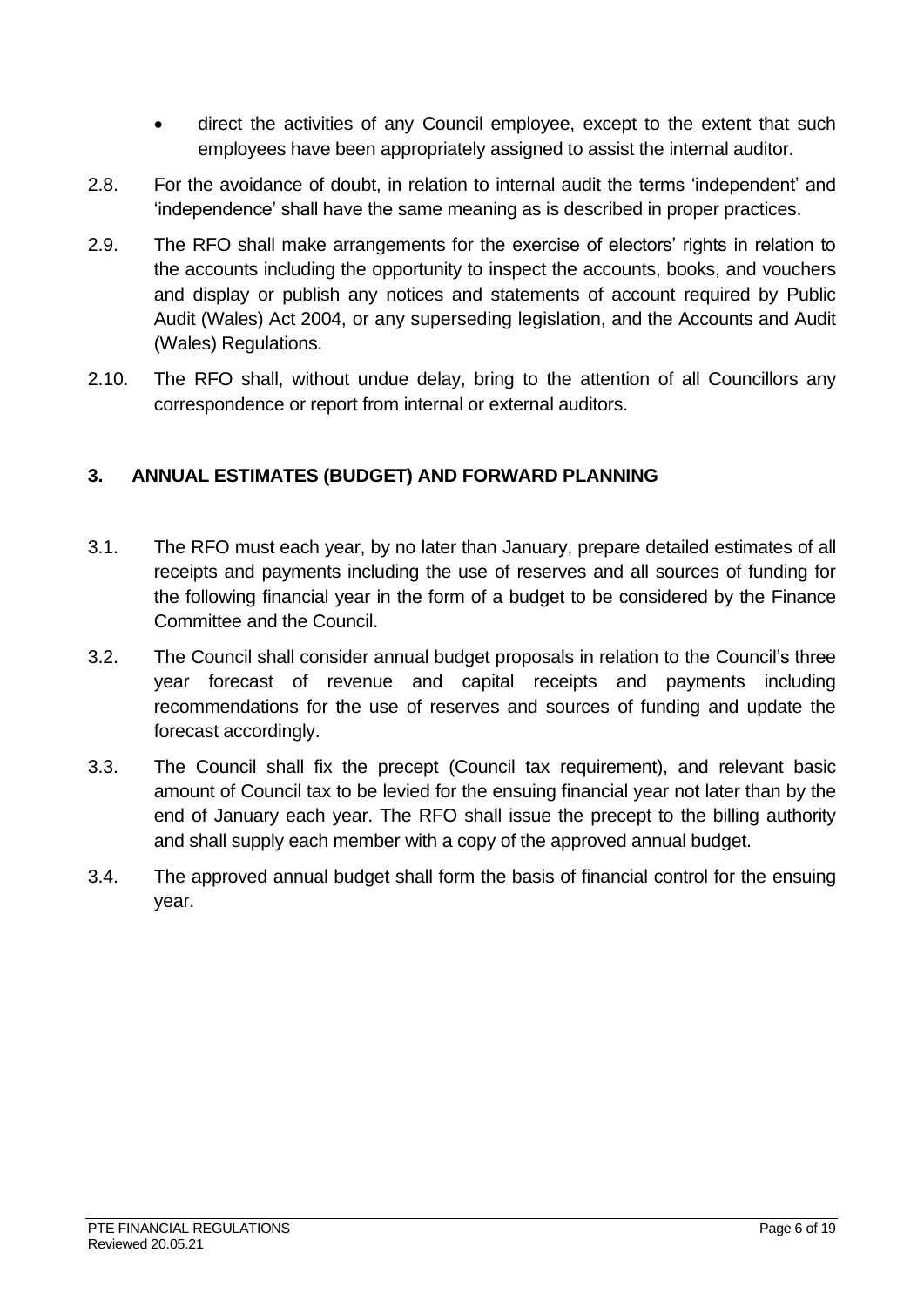## **4. BUDGETARY CONTROL AND AUTHORITY TO SPEND**

- 4.1. Expenditure on revenue items may be authorised up to the amounts included for that class of expenditure in the approved budget. This authority is to be determined by:
	- the Council for all items over [£5,000];
	- a duly delegated committee of the Council for items over [£500]; or
	- the Clerk, in conjunction with Chairman of Council or Chairman of the appropriate committee, for any items below [£500].

Such authority is to be evidenced by a minute or by an authorisation slip duly signed by the Clerk, and where necessary also by the appropriate Chairman.

Contracts may not be disaggregated to avoid controls imposed by these regulations.

- 4.2. No expenditure may be authorised that will exceed the amount provided in the revenue budget for that class of expenditure other than by resolution of the Council, or duly delegated committee. During the budget year and with the approval of Council having considered fully the implications for public services, unspent and available amounts may be moved to other budget headings or to an earmarked reserve as appropriate ('virement').
- 4.3. Unspent provisions in the revenue or capital budgets for completed projects shall not be carried forward to a subsequent year.
- 4.4. The salary budgets are to be reviewed at least annually in [October] for the following financial year and such review shall be evidenced by a hard copy schedule signed by the Clerk and the Chairman of Council or relevant committee. The RFO will inform committees of any changes impacting on their budget requirement for the coming year in good time.
- 4.5. In cases of extreme risk to the delivery of Council services, the clerk may authorise revenue expenditure on behalf of the Council which in the clerk's judgement it is necessary to carry out. Such expenditure includes repair, replacement or other work, whether or not there is any budgetary provision for the expenditure, subject to a limit of [£500]. The Clerk shall report such action to the chairman as soon as possible and to the Council as soon as practicable thereafter.
- 4.6. No expenditure shall be authorised in relation to any capital project and no contract entered into or tender accepted involving capital expenditure unless the Council is satisfied that the necessary funds are available and the requisite borrowing approval has been obtained.
- 4.7. All capital works shall be administered in accordance with the Council's standing orders and financial regulations relating to contracts.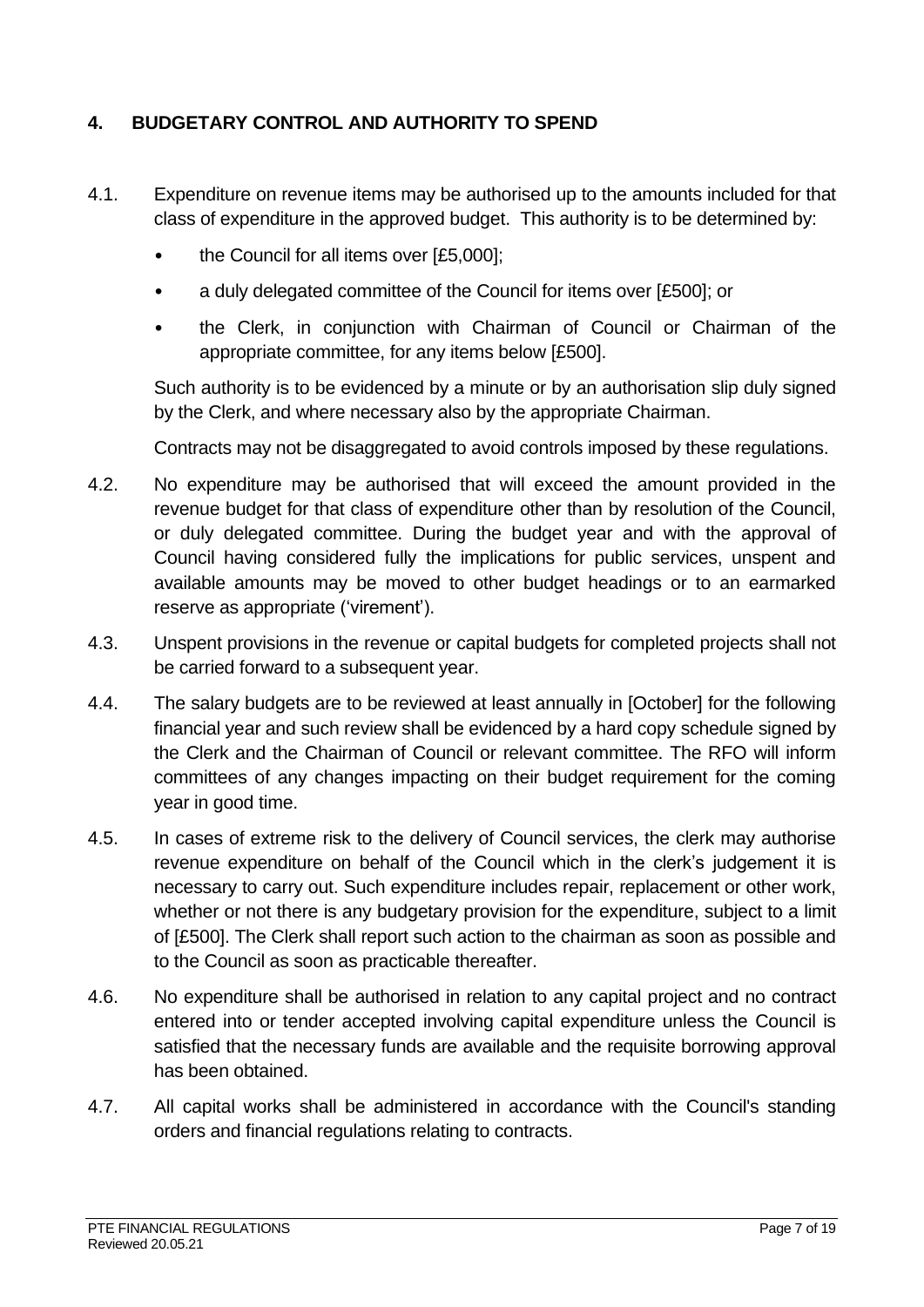- 4.8. The RFO shall regularly provide the Council with a statement of receipts and payments to date under each head of the budgets, comparing actual expenditure to the appropriate date against that planned as shown in the budget. These statements are to be prepared at least at the end of each financial quarter and shall show explanations of material variances. For this purpose "material" shall be in excess of [£100] or [15%] of the budget.
- 4.9. Changes in earmarked reserves shall be approved by Council as part of the budgetary control process.

## <span id="page-7-0"></span>**5. BANKING ARRANGEMENTS AND AUTHORISATION OF PAYMENTS**

- 5.1. The Council's banking arrangements, including the bank mandate, shall be made by the RFO and approved by the Council; banking arrangements may not be delegated to a committee. They shall be regularly reviewed for safety and efficiency. [The Council shall seek credit references in respect of members or employees who act as signatories].
- 5.2. The RFO shall prepare a schedule of payments requiring authorisation, forming part of the Agenda for the Meeting and, together with the relevant invoices, present the schedule to Council. The Council shall review the schedule for compliance and, having satisfied itself shall authorise payment by a resolution of the Council. The approved schedule shall be ruled off and initialled by the Chairman of the Meeting. A detailed list of all payments shall be disclosed within or as an attachment to the minutes of the meeting at which payment was authorised. Personal payments (including salaries, wages, expenses and any payment made in relation to the termination of a contract of employment) may be summarised to remove public access to any personal information.
- 5.3. All invoices for payment shall be examined, verified and certified by the RFO to confirm that the work, goods or services to which each invoice relates has been received, carried out, examined and represents expenditure previously approved by the Council.
- 5.4. The RFO shall examine invoices for arithmetical accuracy and analyse them to the appropriate expenditure heading. The RFO shall take all steps to pay all invoices submitted, and which are in order, at the next available Council meeting.
- 5.5. The Clerk and RFO shall have delegated authority to authorise the payment of items only in the following circumstances:
	- a) If a payment is necessary to avoid a charge to interest under the Late Payment of Commercial Debts (Interest) Act 1998, and the due date for payment is before the next scheduled Meeting of Council, where the Clerk and RFO certify that there is no dispute or other reason to delay payment, provided that a list of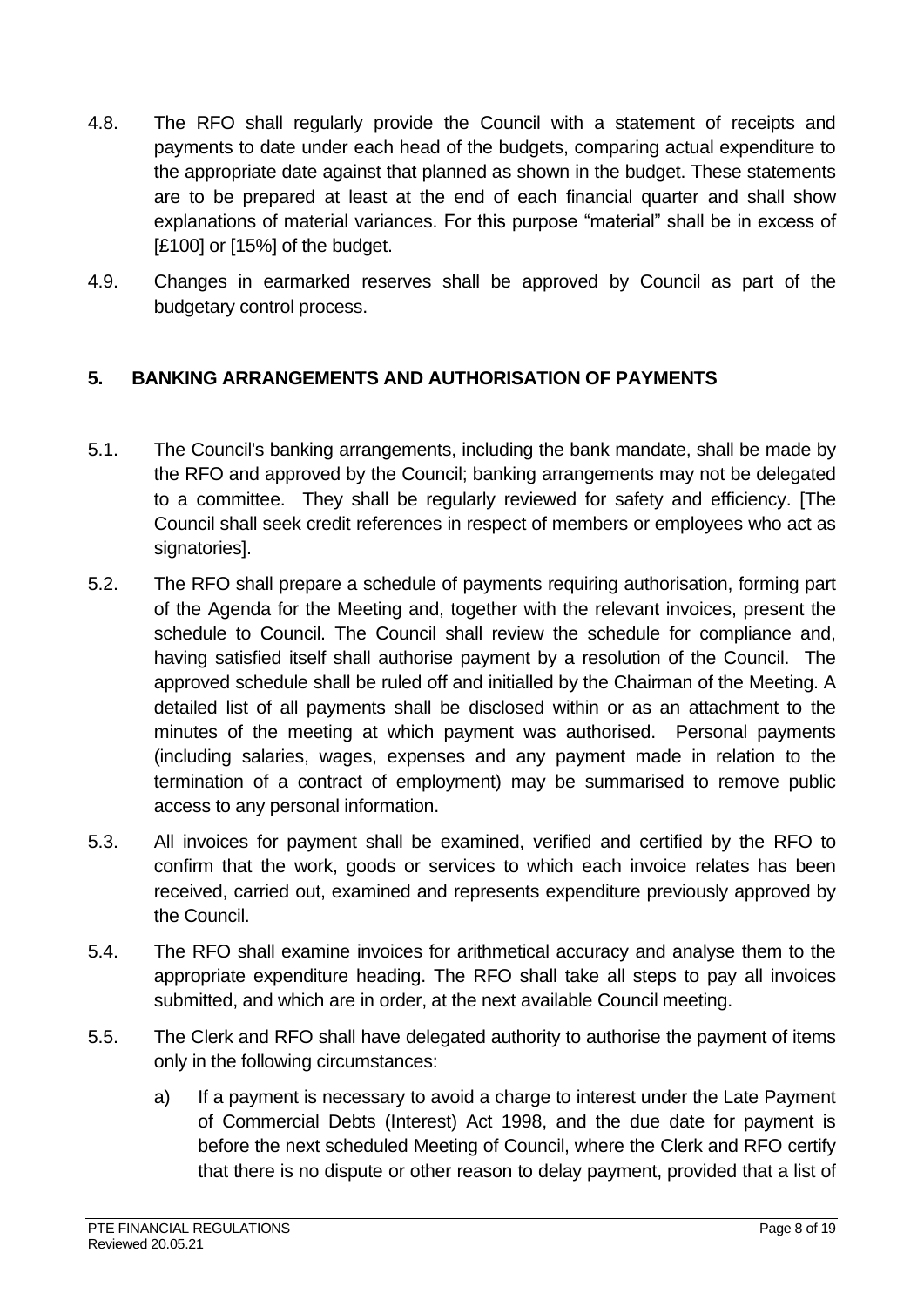such payments shall be submitted to the next appropriate meeting of Council or Finance Committee;

- b) An expenditure item authorised under 5.6 below (continuing contracts and obligations) provided that a list of such payments shall be submitted to the next appropriate meeting of Council or Finance Committee; or
- c) fund transfers within the Councils banking arrangements up to the sum of [£30,000], provided that a list of such payments shall be submitted to the next appropriate meeting of Council.
- 5.6. For each financial year the Clerk and RFO shall draw up a list of due payments which arise on a regular basis as the result of a continuing contract, statutory duty, or obligation (such as but not exclusively, Salaries, PAYE and NI, Superannuation Fund and regular maintenance contracts and the like for which Council may authorise payment for the year provided that the requirements of regulation 4.1 (Budgetary Controls) are adhered to, provided also that a list of such payments shall be submitted to the next appropriate meeting of Council.
- 5.7. A record of regular payments made under 5.6 above shall be drawn up and be signed by two members on each and every occasion when payment is authorised thus controlling the risk of duplicated payments being authorised and / or made.
- 5.8. In respect of grants, the Council shall approve expenditure within any limits set by Council and in accordance with any policy statement approved by Council. Any Revenue or Capital Grant in excess of £5,000 shall, before payment, be subject to ratification by resolution of the Council.
- 5.9. Members are subject to the Code of Conduct that has been adopted by the Council and shall comply with the Code and Standing Orders when a decision to authorise or instruct payment is made in respect of a matter in which they have a disclosable or other interest, unless a dispensation has been granted.
- 5.10. The Council will aim to rotate the duties of members in these Regulations so that onerous duties are shared out as evenly as possible over time.
- 5.11. Any changes in the recorded details of suppliers, such as bank account records, shall be approved in writing by a Member.

## <span id="page-8-0"></span>**6. INSTRUCTIONS FOR THE MAKING OF PAYMENTS**

- 6.1. The Council will make safe and efficient arrangements for the making of its payments.
- 6.2. Following authorisation under Financial Regulation 5 above, the Council, a duly delegated committee or, if so delegated, the Clerk or RFO shall give instruction that a payment shall be made.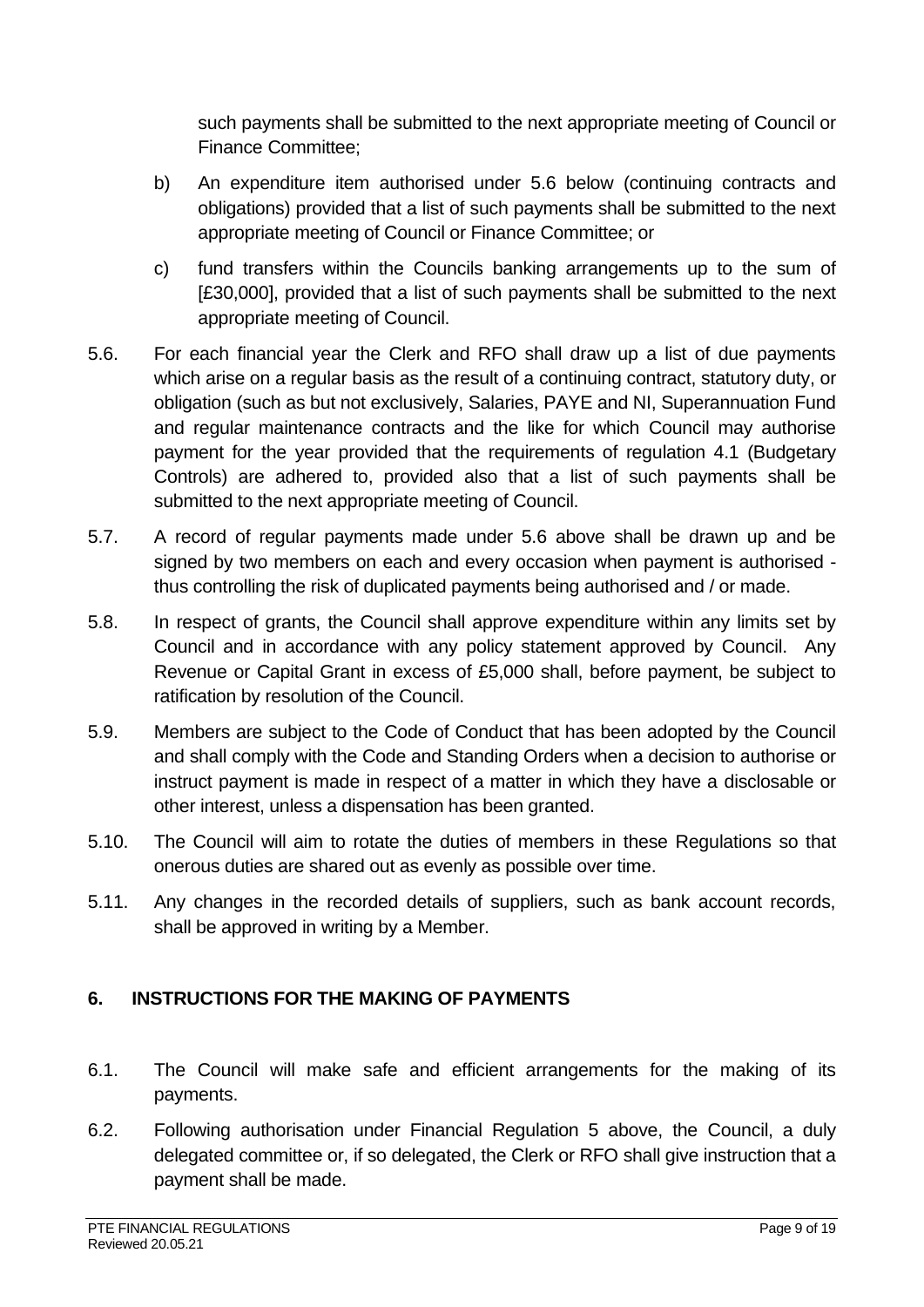- 6.3. All payments shall be effected by cheque or other instructions to the Council's bankers, or otherwise, in accordance with a resolution of Council.
- 6.4. Cheques or orders for payment drawn on the bank account in accordance with the schedule as presented to Council shall be signed by two members of Council and countersigned by the Clerk, in accordance with a resolution instructing that payment. A member who is a bank signatory, having a connection by virtue of family or business relationships with the beneficiary of a payment, should not, under normal circumstances, be a signatory to the payment in question.
- 6.5. To indicate agreement of the details shown on the cheque or order for payment with the counterfoil and the invoice or similar documentation, the signatories shall each also initial the cheque counterfoil.
- 6.6. If thought appropriate by the Council, payment for utility supplies (energy, telephone and water) and any National Non-Domestic Rates may be made by variable direct debit provided that the instructions are signed by two members and any payments are reported to Council as made. The approval of the use of a variable direct debit shall be renewed by resolution of the Council at least every two years.
- 6.7. If thought appropriate by the Council, payment for certain items (principally salaries) may be made by banker's standing order provided that the instructions are signed, or otherwise evidenced by two members are retained and any payments are reported to Council as made. The approval of the use of a banker's standing order shall be renewed by resolution of the Council at least every two years.
- 6.8. If thought appropriate by the Council, payment for certain items may be made by BACS or CHAPS methods provided that the instructions for each payment are signed, or otherwise evidenced, by two authorised bank signatories are retained and any payments are reported to Council as made. The approval of the use of BACS or CHAPS shall be renewed by resolution of the Council at least every two years.
- 6.9. If thought appropriate by the Council payment for certain items may be made by internet banking transfer provided evidence is retained showing which members approved the payment.
- 6.10. Where a computer requires use of a personal identification number (PIN) or other password(s), for access to the Council's records on that computer, a note shall be made of the PIN and Passwords and shall be handed to and retained by the Chairman of Council in a sealed dated envelope. This envelope may not be opened other than in the presence of two other Councillors. After the envelope has been opened, in any circumstances, the PIN and / or passwords shall be changed as soon as practicable. The fact that the sealed envelope has been opened, in whatever circumstances, shall be reported to all members immediately and formally to the next available meeting of the Council. This will not be required for a member's personal computer used only for remote authorisation of bank payments.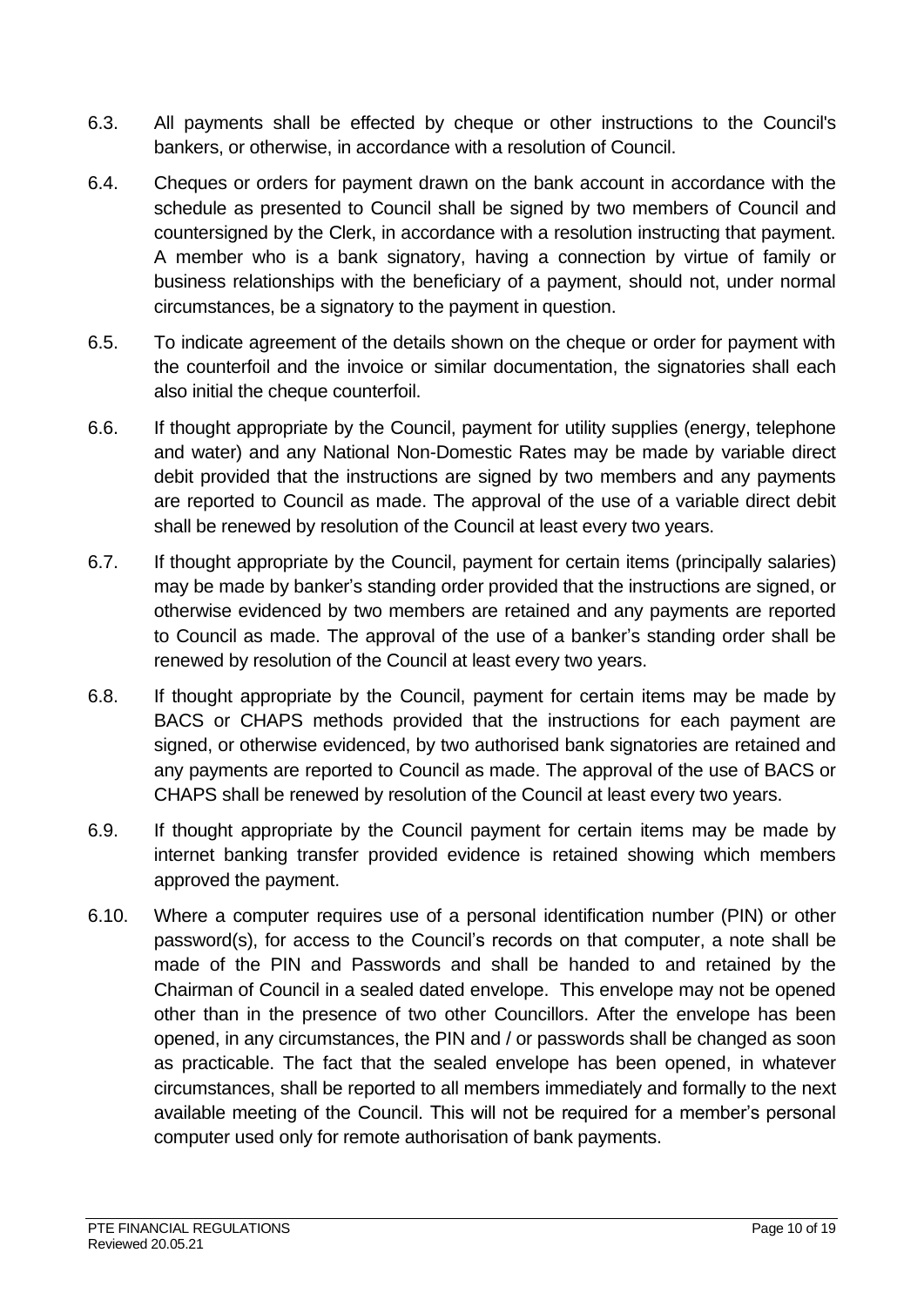- 6.11. No employee or Councillor shall disclose any PIN or password, relevant to the working of the Council or its bank accounts, to any person not authorised in writing by the Council or a duly delegated committee.
- 6.12. Regular back-up copies of the records on any computer shall be made.
- 6.13. The Council, and any members using computers for the Council's financial business, shall ensure that anti-virus, anti-spyware and firewall, software with automatic updates, together with a high level of security, is used.
- 6.14. Where internet banking arrangements are made with any bank, the Clerk [RFO] shall be appointed as the Service Administrator. The bank mandate approved by the Council shall identify a number of Councillors who will be authorised to approve transactions on those accounts. The bank mandate will state clearly the amounts of payments that can be instructed by the use of the Service Administrator alone, or by the Service Administrator with a stated number of approvals.
- 6.15. Access to any internet banking accounts will be directly to the access page (which may be saved under "favourites"), and not through a search engine or e-mail link. Remembered or saved passwords facilities must not be used on any computer used for Council banking work. Breach of this Regulation will be treated as a very serious matter under these regulations.
- 6.16. Changes to account details for suppliers, which are used for internet banking may only be changed on written hard copy notification by the supplier and supported by hard copy authority for change signed by the Clerk. A programme of regular checks of standing data with suppliers will be followed.
- 6.17. Any Debit Card issued for use will be specifically restricted to the Clerk [and the RFO] and will also be restricted to a single transaction maximum value of [£500] unless authorised by Council or finance committee in writing before any order is placed.
- 6.18. A pre-paid debit card may be issued to employees with varying limits. These limits will be set by the Council. Transactions and purchases made will be reported to the Council and authority for topping-up shall be at the discretion of the Council
- 6.19. Any corporate credit card or trade card account opened by the Council will be specifically restricted to use by the Clerk [and RFO] and shall be subject to automatic payment in full at each month-end. Personal credit or debit cards of members or staff shall not be used under any circumstances.
- 6.20. The Council will not maintain any form of cash float. All cash received must be banked intact. Any payments made in cash by the Clerk [or RFO] (for example for postage or minor stationery items) shall be refunded on a regular basis, at least quarterly.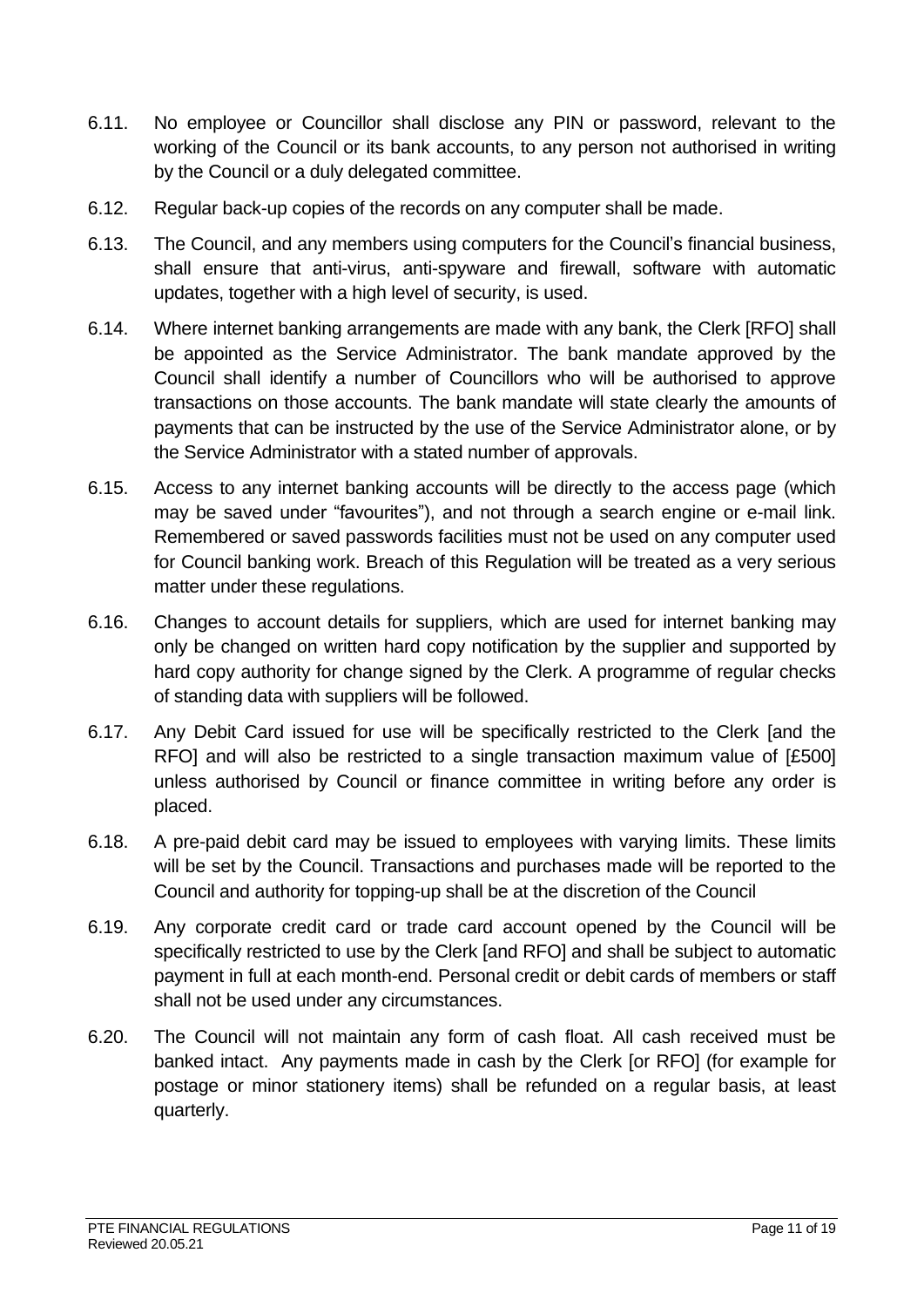## <span id="page-11-0"></span>**7. PAYMENT OF SALARIES**

- 7.1. As an employer, the Council shall make arrangements to meet fully the statutory requirements placed on all employers by PAYE and National Insurance legislation. The payment of all salaries shall be made in accordance with payroll records and the rules of PAYE and National Insurance currently operating, and salary rates shall be as agreed by Council, or duly delegated committee.
- 7.2. Payment of salaries and payment of deductions from salary such as may be required to be made for tax, national insurance and pension contributions, or similar statutory or discretionary deductions must be made in accordance with the payroll records and on the appropriate dates stipulated in employment contracts, provided that each payment is reported to the next available Council meeting, as set out in these regulations above.
- 7.3. No changes shall be made to any employee's pay, emoluments, or terms and conditions of employment without the prior consent of the Council.
- 7.4. Each and every payment to employees of net salary and to the appropriate creditor of the statutory and discretionary deductions shall be recorded in a separate confidential record (confidential cash book). This confidential record is not open to inspection or review (under the Freedom of Information Act 2000 or otherwise) other than:
	- a) by any Councillor who can demonstrate a need to know;
	- b) by the internal auditor;
	- c) by the external auditor; or
	- d) by any person authorised under Public Audit (Wales) Act 2004, or any superseding legislation.
- 7.5. The total of such payments in each calendar month shall be reported with all other payments as made as may be required under these Financial Regulations, to ensure that only payments due for the period have actually been paid.
- 7.6. An effective system of personal performance management should be maintained for the senior officers.
- 7.7. Any termination payments shall be supported by a clear business case and reported to the Council. Termination payments shall only be authorised by Council.
- 7.8. Before employing interim staff the Council must consider a full business case.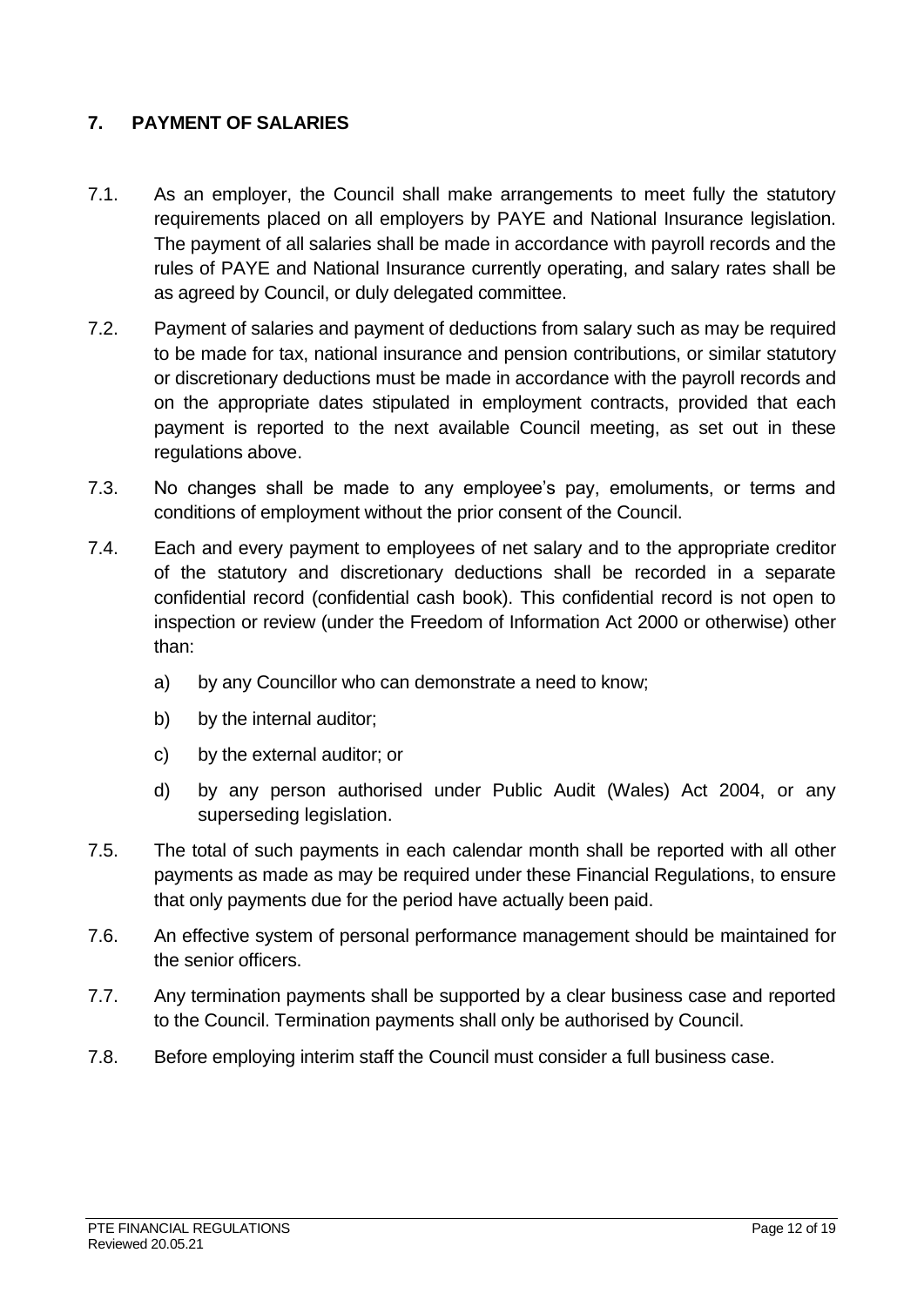#### <span id="page-12-0"></span>**8. LOANS AND INVESTMENTS**

- 8.1. All borrowings shall be effected in the name of the Council, after obtaining any necessary borrowing approval. Any application for borrowing approval shall be approved by Council as to terms and purpose. The application for borrowing approval, and subsequent arrangements for the loan shall only be approved by full Council.
- 8.2. Any financial arrangement which does not require formal borrowing approval from the Welsh Government (such as Hire Purchase or Leasing of tangible assets) shall be subject to approval by the full Council. In each case a report in writing shall be provided to Council in respect of value for money for the proposed transaction.
- 8.3. The Council will arrange with the Council's banks and investment providers for the sending of a copy of each statement of account to the Chairman of the Council at the same time as one is issued to the Clerk or RFO.
- 8.4. All loans and investments shall be negotiated in the name of the Council and shall be for a set period in accordance with Council policy.
- 8.5. The Council shall consider the need for an Investment Strategy and Policy which, if drawn up, shall be in accordance with relevant regulations, proper practices and guidance. Any Strategy and Policy shall be reviewed by the Council at least annually.
- 8.6. All investments of money under the control of the Council shall be in the name of the Council.
- 8.7. All investment certificates and other documents relating thereto shall be retained in the custody of the RFO.
- 8.8. Payments in respect of short term or long term investments, including transfers between bank accounts held in the same bank, or branch, shall be made in accordance with Regulation 5 (Authorisation of payments) and Regulation 6 (Instructions for payments).

#### <span id="page-12-1"></span>**9. INCOME**

- 9.1. The collection of all sums due to the Council shall be the responsibility of and under the supervision of the RFO.
- 9.2. Particulars of all charges to be made for work done, services rendered or goods supplied shall be agreed annually by the Council, notified to the RFO and the RFO shall be responsible for the collection of all accounts due to the Council.
- 9.3. The Council will review all fees and charges at least annually, following a report of the Clerk.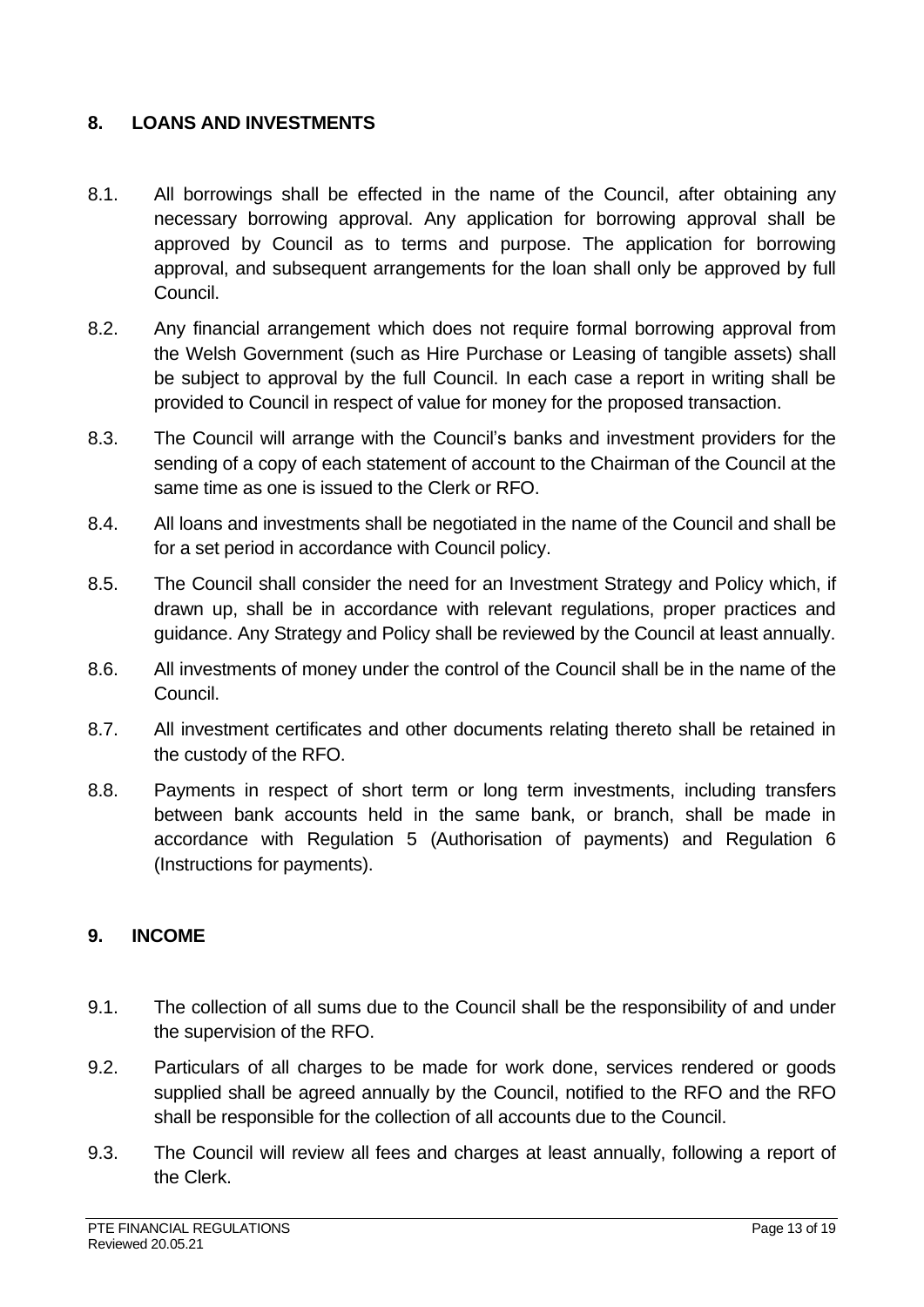- 9.4. Any sums found to be irrecoverable and any bad debts shall be reported to the Council and shall be written off in the year.
- 9.5. All sums received on behalf of the Council shall be banked intact as directed by the RFO. In all cases, all receipts shall be deposited with the Council's bankers with such frequency as the RFO considers necessary.
- 9.6. The origin of each receipt shall be entered on the paying-in slip.
- 9.7. Personal cheques shall not be cashed out of money held on behalf of the Council.
- 9.8. The RFO shall promptly complete any VAT Return that is required. Any repayment claim due in accordance with VAT Act 1994 section 33 shall be made at least annually coinciding with the financial year end.
- 9.9. Where any significant sums of cash are regularly received by the Council, the RFO shall take such steps as are agreed by the Council to ensure that more than one person is present when the cash is counted in the first instance, that there is a reconciliation to some form of control such as ticket issues, and that appropriate care is taken in the security and safety of individuals banking such cash.
- 9.10. Any income arising which is the property of a charitable trust shall be paid into a charitable bank account. Instructions for the payment of funds due from the charitable trust to the Council (to meet expenditure already incurred by the authority) will be given by the Managing Trustees of the charity meeting separately from any Council meeting (see also Regulation 16 below)].

## <span id="page-13-0"></span>**10. ORDERS FOR WORK, GOODS AND SERVICES**

- 10.1. An official order or letter shall be issued for all work, goods and services unless a formal contract is to be prepared or an official order would be inappropriate. Copies of orders shall be retained.
- 10.2. Order books shall be controlled by the RFO.
- 10.3. All members and officers are responsible for obtaining value for money at all times. An officer issuing an official order shall ensure as far as reasonable and practicable that the best available terms are obtained in respect of each transaction, usually by obtaining three or more quotations or estimates from appropriate suppliers, subject to any *de minimis* provisions in Regulation 11.1 below.
- 10.4. A member may not issue an official order or make any contract on behalf of the Council.
- 10.5. The RFO shall verify the lawful nature of any proposed purchase before the issue of any order, and in the case of new or infrequent purchases or payments, the RFO shall ensure that the statutory authority shall be reported to the meeting at which the order is approved so that the minutes can record the power being used.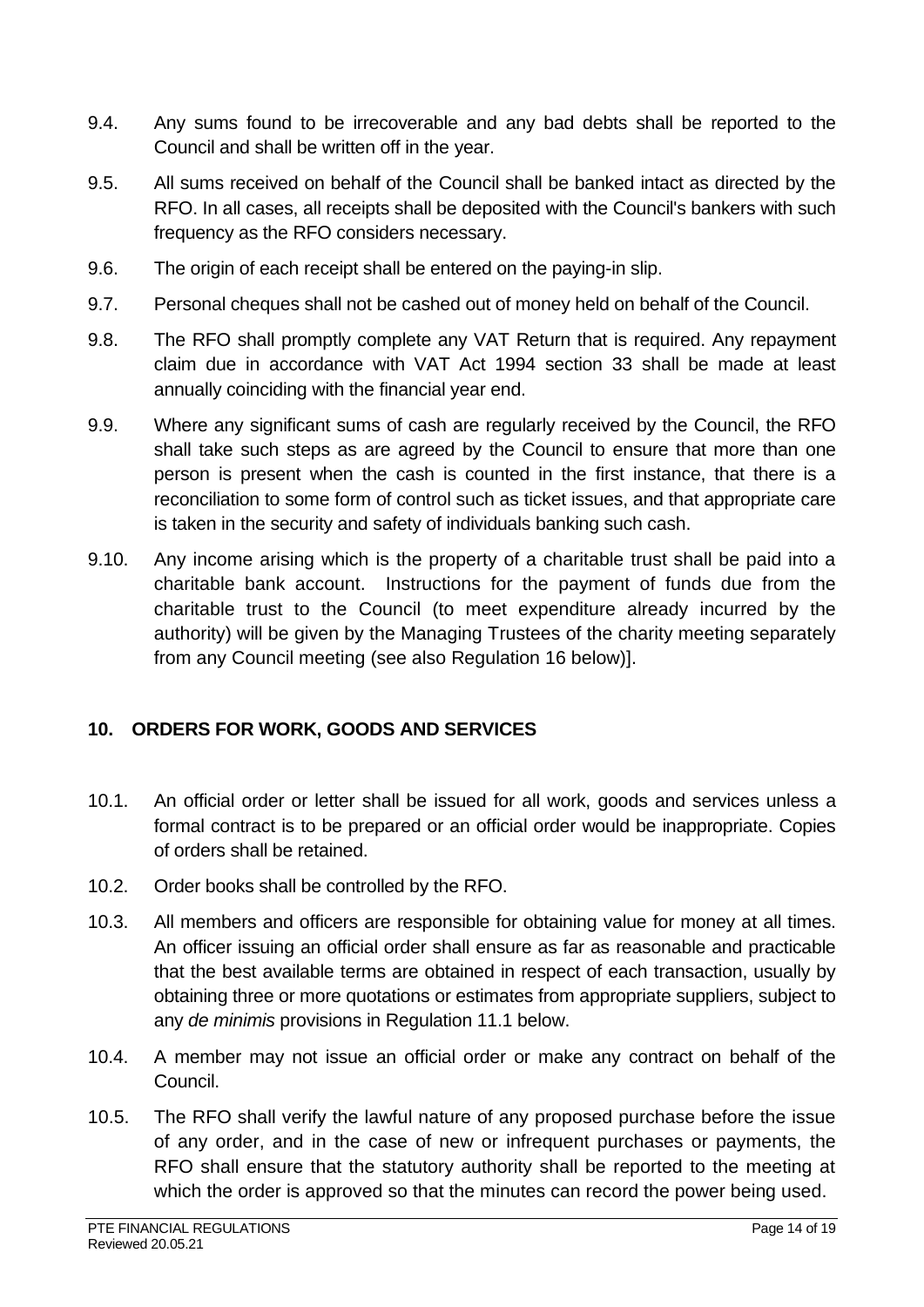## <span id="page-14-0"></span>**11. CONTRACTS**

- 11.1. Procedures as to contracts are laid down as follows:
	- a. Every contract shall comply with these financial regulations, and no exceptions shall be made otherwise than in an emergency provided that this regulation need not apply to contracts which relate to items (i) to (vi) below:
		- i. for the supply of gas, electricity, water, sewerage and telephone services;
		- ii. for specialist services such as are provided by solicitors, accountants, surveyors and planning consultants;
		- iii. for work to be executed or goods or materials to be supplied which consist of repairs to or parts for existing machinery or equipment or plant;
		- iv. for work to be executed or goods or materials to be supplied which constitute an extension of an existing contract by the Council;
		- v. for goods or materials proposed to be purchased which are proprietary articles and / or are only sold at a fixed price.
	- b. The full requirements of The Public Contracts Regulations 2015 ("the Regulations"), as applicable, shall be followed in respect of the tendering and award of a public supply contract, public service contract or public works contract which exceed thresholds in The Regulations set by the Public Contracts Directive 2014/24/EU (which may change from time to time)<sup>1</sup>.
	- c. When applications are made to waive financial regulations relating to contracts to enable a price to be negotiated without competition the reason shall be embodied in a recommendation to the Council.
	- d. Such invitation to tender shall state the general nature of the intended contract and the Clerk shall obtain the necessary technical assistance to prepare a specification in appropriate cases. The invitation shall in addition state that tenders must be addressed to the Clerk in the ordinary course of post. Each tendering firm shall be supplied with a specifically marked envelope in which the tender is to be sealed and remain sealed until the prescribed date for opening tenders for that contract.
	- e. All sealed tenders shall be opened at the same time on the prescribed date by the Clerk in the presence of at least one member of Council.
	- f. Any invitation to tender issued under this regulation shall be subject to Standing Orders and shall refer to the terms of the Bribery Act 2010.

<sup>&</sup>lt;sup>1</sup> Thresholds currently applicable are:

a. For public supply and public service contracts 209,000 Euros (£164,176)

b. For public works contracts 5,225,000 Euros (£4,104,394)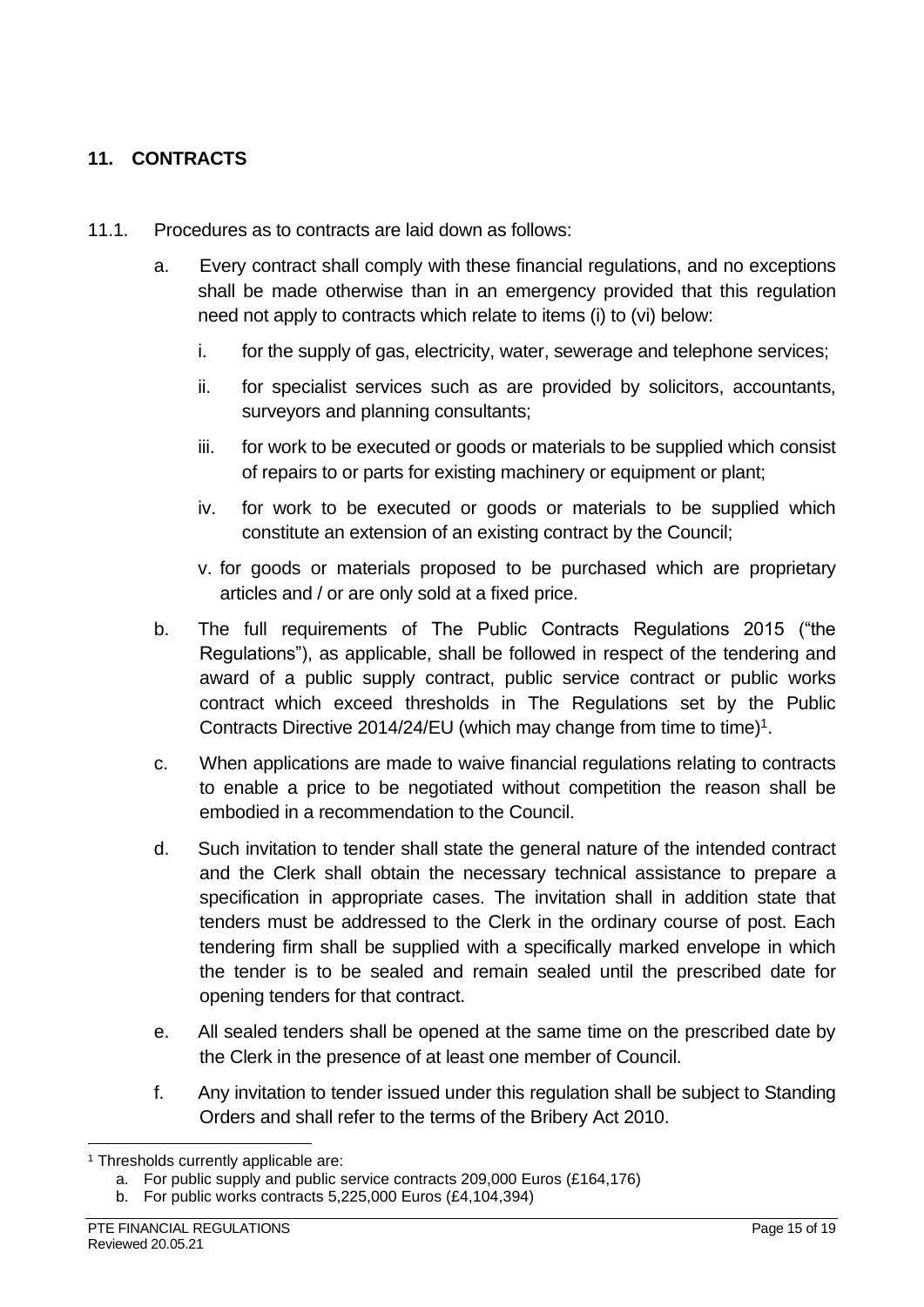- g. When it is to enter into a contract of less than  $[£25,000]<sup>2</sup>$  in value for the supply of goods or materials or for the execution of works or specialist services other than such goods, materials, works or specialist services as are excepted as set out in paragraph (a) the Clerk or RFO shall obtain 3 quotations (priced descriptions of the proposed supply); where the value is below [£3,000] and above [£100] the Clerk or RFO shall strive to obtain 3 estimates. Otherwise, Regulation 10.3 above shall apply.
- h. The Council shall not be obliged to accept the lowest or any tender, quote or estimate.
- i. Should it occur that the Council, or duly delegated committee, does not accept any tender, quote or estimate, the work is not allocated and the Council requires further pricing, provided that the specification does not change, no person shall be permitted to submit a later tender, estimate or quote who was present when the original decision making process was being undertaken.
- 11.2. The Proper Officer shall maintain a register of personal interests, in respect of both members and senior staff.
	- a. Members and senior staff should not, so far as is practicable, be involved in the award of orders and/or contracts with organisations or individuals in respect of which a personal interest exists, whether declared or not.
	- b. Members and senior staff should not, so far as is practicable, be involved in the making or authorising payments in respect of orders and/or contracts with organisations or individuals in respect of which a personal interest exists, whether declared or not.

## <span id="page-15-0"></span>**12. PAYMENTS UNDER CONTRACTS FOR BUILDING OR OTHER CONSTRUCTION WORKS**

- 12.1. Payments on account of the contract sum shall be made within the time specified in the contract by the RFO upon authorised certificates of the architect or other consultants engaged to supervise the contract (subject to any percentage withholding as may be agreed in the particular contract).
- 12.2. Where contracts provide for payment by instalments the RFO shall maintain a record of all such payments. In any case where it is estimated that the total cost of work carried out under a contract, excluding agreed variations, will exceed the contract sum of 5% or more a report shall be submitted to the Council.

<sup>&</sup>lt;sup>2</sup> This suggested figure is based on the sum above which special rules are applicable (under the Regulations) to Councils in England and is therefore considered an appropriate threshold.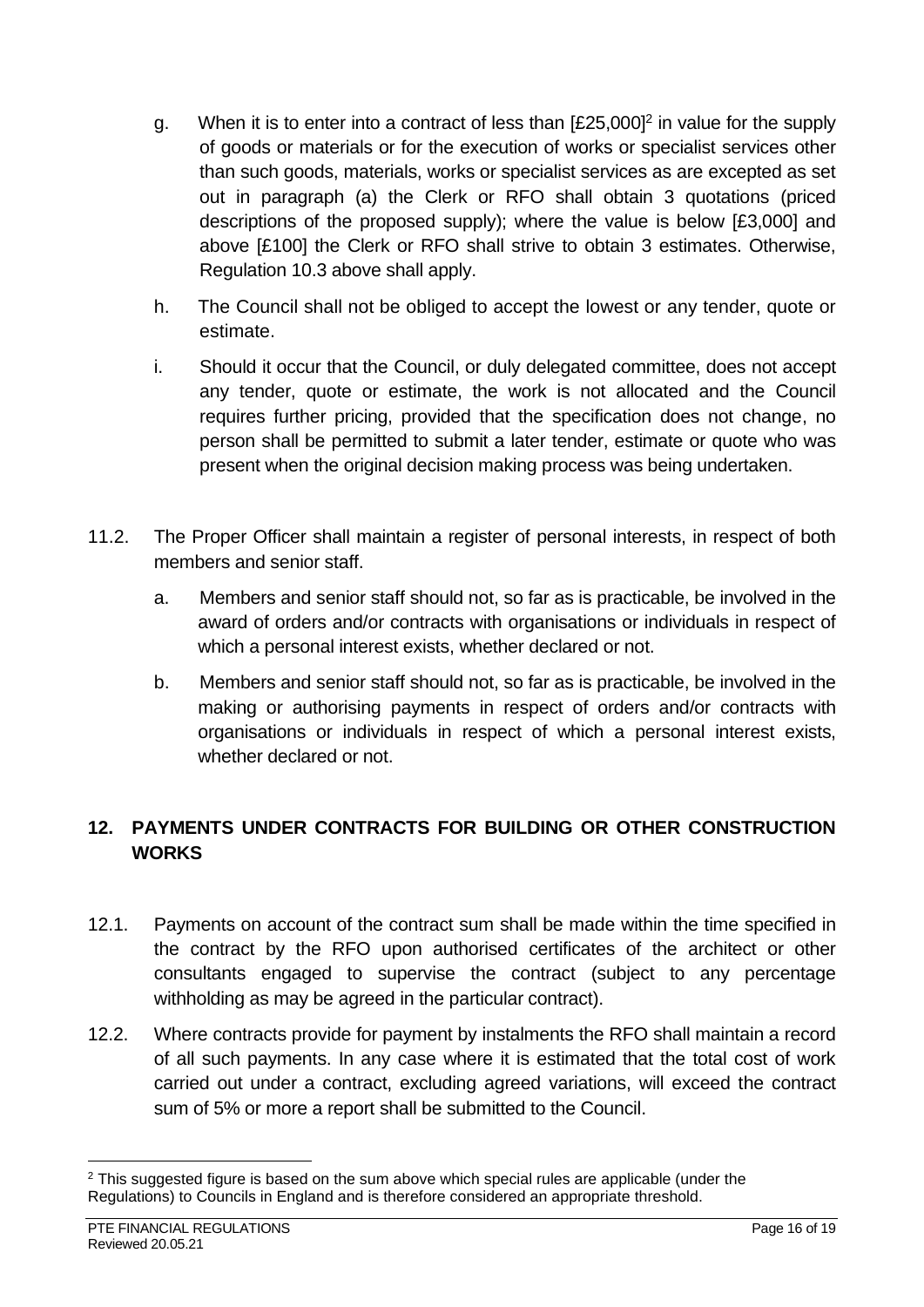12.3. Any variation to a contract or addition to or omission from a contract must be approved by the Council and Clerk to the contractor in writing, the Council being informed where the final cost is likely to exceed the financial provision.]

#### <span id="page-16-0"></span>**13. STORES AND EQUIPMENT**

- 13.1. The officer in charge of each section shall be responsible for the care and custody of stores and equipment in that section.
- 13.2. Delivery notes shall be obtained in respect of all goods received into store or otherwise delivered and goods must be checked as to order and quality at the time delivery is made.
- 13.3. Stocks shall be kept at the minimum levels consistent with operational requirements.
- 13.4. The RFO shall be responsible for periodic checks of stocks and stores at least annually.

## <span id="page-16-1"></span>**14. ASSETS, PROPERTIES AND ESTATES**

- 14.1. The Clerk shall make appropriate arrangements for the custody of all title deeds and Land Registry Certificates of properties held by the Council. The RFO shall ensure a record is maintained of all properties held by the Council, recording the location, extent, plan, reference, purchase details, nature of the interest, tenancies granted, rents payable and purpose for which held in accordance with Accounts and Audit (Wales) Regulations.
- 14.2. No tangible moveable property shall be purchased or otherwise acquired, sold, leased or otherwise disposed of, without the authority of the Council, together with any other consents required by law, save where the estimated value of any one item of tangible movable property does not exceed [£250].
- 14.3. No real property (interests in land) shall be sold, leased or otherwise disposed of without the authority of the Council, together with any other consents required by law, In each case a report in writing shall be provided to Council in respect of valuation and surveyed condition of the property (including matters such as planning permissions and covenants) together with a proper business case (including an adequate level of consultation with the electorate).
- 14.4. No real property (interests in land) shall be purchased or acquired without the authority of the full Council. In each case a report in writing shall be provided to Council in respect of valuation and surveyed condition of the property (including matters such as planning permissions and covenants) together with a proper business case (including an adequate level of consultation with the electorate).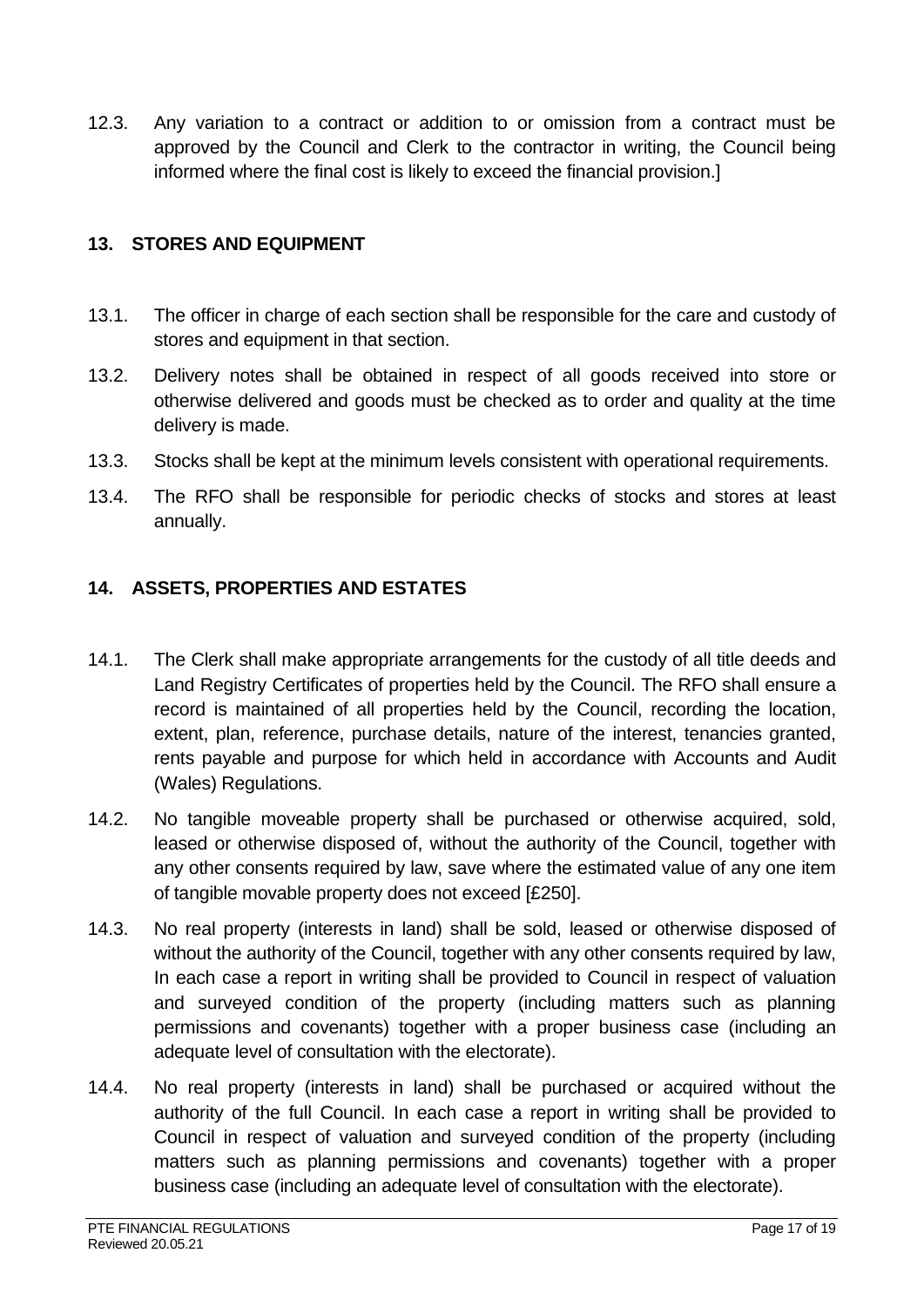- 14.5. Subject only to the limit set in Reg. 14.2 above, no tangible moveable property shall be purchased or acquired without the authority of the full Council. In each case a report in writing shall be provided to Council with a full business case.
- 14.6. The RFO shall ensure that an appropriate and accurate Register of Assets and Investments is kept up to date. The continued existence of tangible assets shown in the Register shall be verified at least annually, possibly in conjunction with a health and safety inspection of assets.

#### <span id="page-17-0"></span>**15. INSURANCE**

- 15.1. Following the annual risk assessment (per Financial Regulation 17), the RFO shall effect all insurances and negotiate all claims on the Council's insurers [in consultation with the Clerk].
- 15.2. [The Clerk shall give prompt notification to the RFO of all new risks, properties or vehicles which require to be insured and of any alterations affecting existing insurances.]
- 15.3. The RFO shall keep a record of all insurances effected by the Council and the property and risks covered thereby and annually review it.
- 15.4. The RFO shall be notified of any loss liability or damage or of any event likely to lead to a claim, and shall report these to Council at the next available meeting.
- 15.5. All appropriate members and employees of the Council shall be included in a suitable form of security or fidelity guarantee insurance which shall cover the maximum risk exposure as determined [annually] by the Council, or duly delegated committee.

## <span id="page-17-1"></span>**16. CHARITIES**

16.1. Where the Council is sole managing trustee of a charitable body the Clerk and RFO shall ensure that separate accounts are kept of the funds held on charitable trusts and separate financial reports made in such form as shall be appropriate, in accordance with Charity Law, or as determined by the Charity Commission. The Clerk and RFO shall arrange for any audit or independent examination as may be required by Charity Law or any Governing Document.]